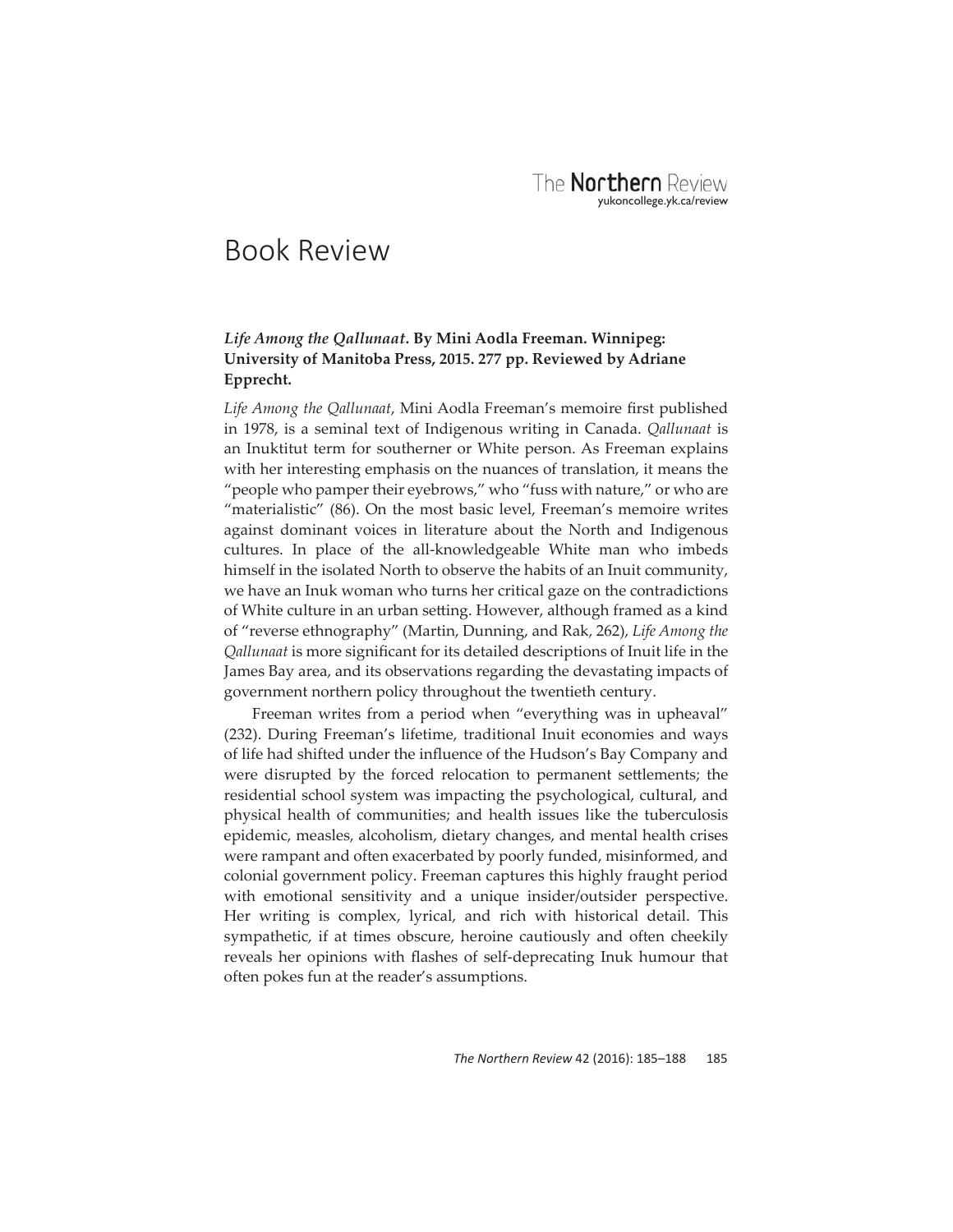This edition's editors, University of Alberta's Keavy Martin, professor of Native Studies; Norma Dunning, graduate student in Indigenous People's Education; and Julie Rak, professor of English and Film Studies, give valuable context to *Life Among the Qallunaat*'s troubled publication history, and in so doing attempt to right many of those failures. The original editor, Mel Hurtig, made a number of heavy-handed incisions and revisions to the original manuscript: he rearranged the narrative to unfold with a linear temporality, he cut out substantial sections that describe Freeman's life in James Bay, he modified syntax, and he even added sentences where he saw fit to alter the author's emphasis. The distribution of the 1978 edition was also rather dubious. Upon its release, the then federal Department of Northern Affairs prevented the book's eastern distribution by keeping over 3,000 copies in storage for close to eight months. Freeman suspects they "had feared that I might tell something [about] the residential school system," and therefore deliberately intervened in its release (xvi). Whatever their reasons, holding the book hostage had an adverse effect on its sales and critical reception (ibid).

This new edition restores the structure and content closer to Freeman's manuscript. Readers can now appreciate and study her impressive rhetorical performance that blends Inuit storytelling traditions like the "*innuusirminik unikkaat* (stories from life experience) or the *unikkaaqtuat*  (stories that go on for a long time, or myths)" with Western forms of testimony and memoir (265). Besides its interesting structure, Freeman infuses beautiful imagery with mystical and impressionistic qualities. Distant horizons over flat ice play tricks on perspective, and human bodies and stories grow and shrink in significance against its backdrop. At times opaque, and at other times intensely relatable, Freeman's voice is lively, perceptive, and often humorously tempered by shyness. She writes to preserve her community's cultural memory; she writes against the threat that "[o]ne day, somebody is going to forget" (v).

In the wake of the Truth and Reconciliation Commission of Canada, which released its final report at the close of 2015, this new edition of *Life Among the Qallunaat* comes at an important historical moment in our consideration of the residential school system's legacy. Freeman's memoire is a significant voice within the history of residential school survivor testimony. When compared to contemporary voices like *Up Ghost River* by Edmund Metatawabin, *Life Among the Qallunaat* is not as explicit in detailing systematic brutality. However, this difference may point to an interesting evolution in residential school survivor testimony. Put simply,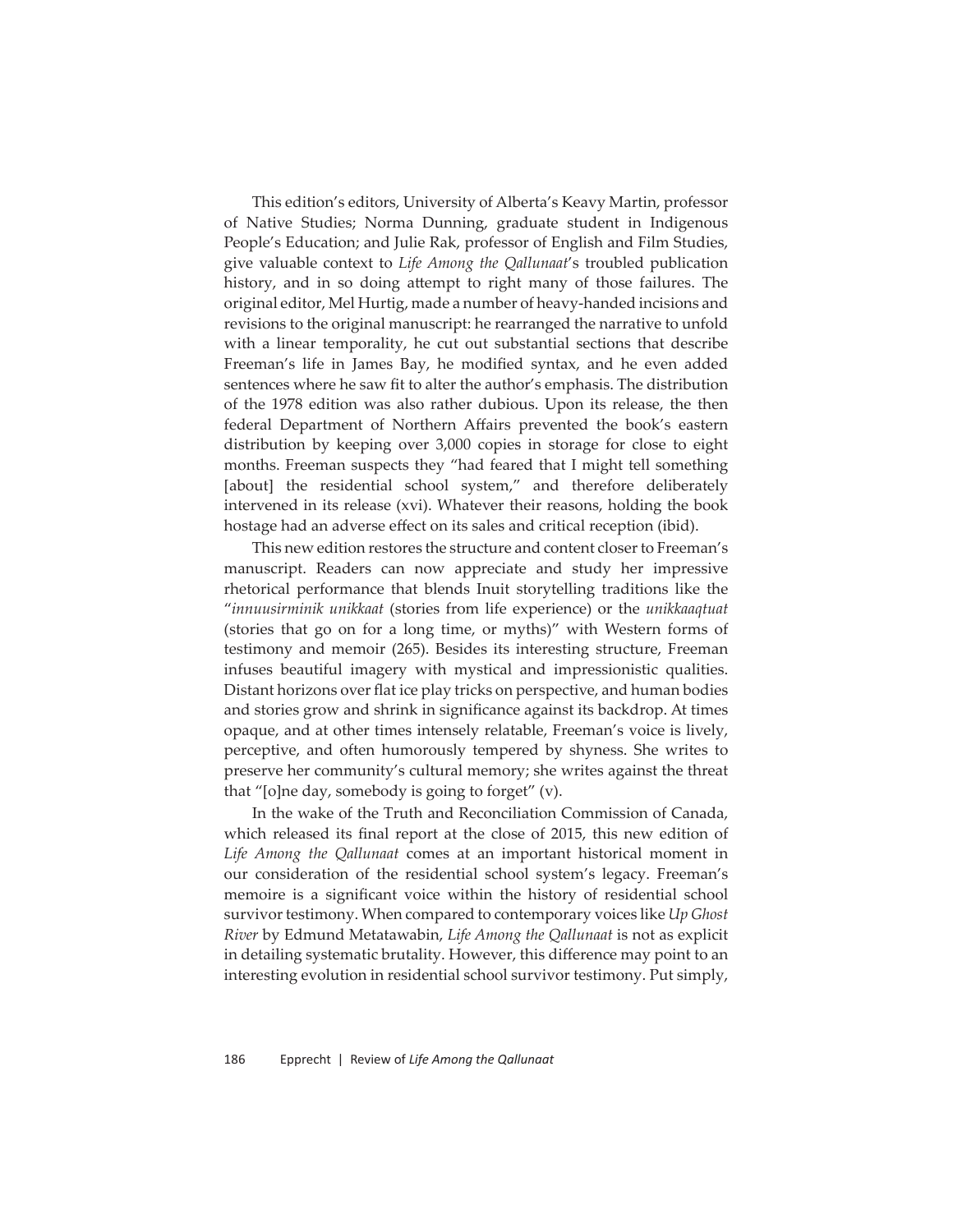the euphemisms and subtleties of *Life Among the Qallunaat* speak loudly to the context of silence in which it was written.

Although this is changing with the ascendance of writers and activists like Leanne Simpson, Eden Robinson, and the women of the Idle No More movement, women's voices still tend to be overshadowed by the male heavy-hitters in Indigenous literature, such as Thomas King or Joseph Boyden. *Life Among the Qallunaat* is a major work of Indigenous feminist literature. It is a fascinating piece of careful criticism that demonstrates how women negotiate power within patriarchal systems. Freeman presents the complexities of gender relations in both the North and the South, with sharp observations about gender-based violence within marriage, venereal disease and its social and physical effects on women in her community, how "old fashioned" (171) approaches negatively shape women's sexual education, and the way gendered work marks women's bodies. She also explores intercultural gendered relationships, dwelling particularly upon the struggles women of different cultures face when trying to communicate with each other.

*Life Among the Qallunaat* is also key text to those interested in the history of health and health policy in the North. For example, Freeman offers a number of different perspectives on the tuberculosis epidemic: first, as a nurse-in-training caring for the sick; second, as a patient sent to Hamilton, Ontario for treatment; and third, as a translator working in various Inuit hospitals in Northern Ontario, Quebec, and Manitoba. Freeman sheds light on the practice of sending sick Inuit to southern sanatoriums that isolated them from their family (sometimes for years) in crowded, unclean, and frightening conditions. She offers keen insight into the racism and paternalism underpinning northern health policies of her time—many of which continue to inform current government approaches to health crises faced by Indigenous communities.

Cultural hybridity, to Freeman, is not empowering. On the contrary, her Qallunaat education and career ultimately alienate her from two cultures instead of one. Life in Ottawa "southernized" her mind and causes her "Inukism" to disappear (32, 17); this makes her feel "unwanted" and strange when she returns home to the James Bay area (30). But the South is not home either: there she encounters racism, hostility, and ignorance, and is made to feel simultaneously "invisible" and as if "everybody was staring" (259). Against this cultural alienation, Freeman asserts her humanity: